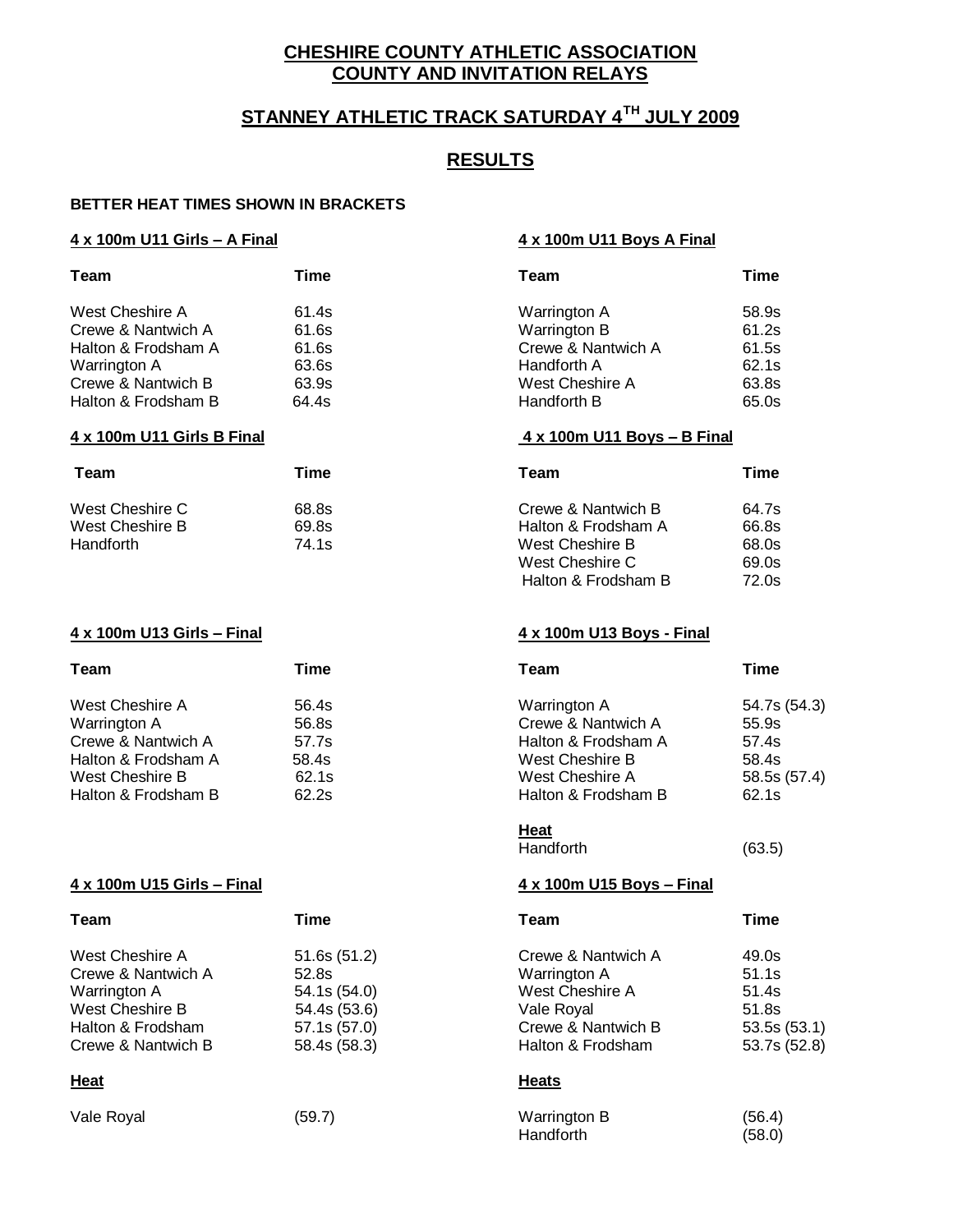### **4 x 100m U17 Ladies – Final 4 x 100m U17 Men – Final**

| Team             | Time  | Team             | Time  |
|------------------|-------|------------------|-------|
| West Cheshire    | 50.9s | Crewe & Nantwich | 44.8s |
| Crewe & Nantwich | 53.2  | West Cheshire A  | 45.3s |

### **4 x 100m Senior Ladies – Final 4 x 100m Senior Men – Final**

| Team                        | <b>Time</b>      | Team                     | Time        |
|-----------------------------|------------------|--------------------------|-------------|
| West Cheshire               | 49.3s New Record | Macclesfield             | 45.2s       |
| 4 x 100m Vet Ladies - Final |                  | 4 x 100m Vet Men - Final |             |
| Team                        | Time             | Team                     | <b>Time</b> |
| <b>West Cheshire</b>        | 59.3s            | West Cheshire            | 50.5s       |

### **3 x 600m U11 Girls – Final 3 x 600m U11 Boys - Final**

| Team                     | <b>Time</b> | <b>Team</b>         | <b>Time</b> |
|--------------------------|-------------|---------------------|-------------|
| Stockport A (Guests)     | 5:45.5      | Warrington B        | 5:54.       |
| Stockport B (Guests)     | 6:12.5      | Warrington A        | 5:57.       |
| Halton & Frodsham A      | 6:13.0      | Halton & Frodsham A | 6:13.       |
| Crewe & Nantwich A       | 6:20.4      | West Cheshire A     | 6:16.       |
| Macclesfield             | 6:23.2      | Crewe & Nantwich A  | 6:24.       |
| West Cheshire A          | 6:41.7      | Trafford (Guests)   | 6:34.9      |
| <b>Trafford (Guests)</b> | 6:44.5      | Crewe & Nantwich B  | 6:55.       |
| Halton & Frodsham B      | 6:46.4      | West Cheshire B     | 7:01.9      |
| Warrington               | 6:59.3      | Crewe & Nantwich C  | 7:05.       |
| West Cheshire C          | 7:02.7      | West Cheshire C     | 7:07.       |
| West Cheshire B          | 7:05.0      | Halton & Frodsham   | 7:26.       |
| Crewe & Nantwich B       | 7:09.0      |                     |             |
| Stockport C (Guests)     | 7:11.6      |                     |             |

### **3 x 800m U13 Girls – Final 3 x 800m U13 Boys - Final**

| <b>Team</b>              | Time   |
|--------------------------|--------|
| Warrington A             | 7:52.  |
| Vale Royal A             | 8:12.  |
| Crewe & Nantwich A       | 8:16.7 |
| <b>Trafford (Guests)</b> | 8:31.  |
| Warrington B             | 8:34.  |
| Halton & Frodsham A      | 8:38.  |
| West Cheshire A          | 8:41.4 |
| Stockport (Guests)       | 8:43.  |
| Vale Royal B             | 8:44.  |
| Halton & Frodsham B      | 9:13.  |
| Halton & Frodsham C      | 9:21.  |

| Team                 | Time   | Team                     | Time   |
|----------------------|--------|--------------------------|--------|
| Stockport A (Guests) | 5:45.5 | Warrington B             | 5:54.8 |
| Stockport B (Guests) | 6:12.5 | Warrington A             | 5:57.2 |
| Halton & Frodsham A  | 6:13.0 | Halton & Frodsham A      | 6:13.6 |
| Crewe & Nantwich A   | 6:20.4 | West Cheshire A          | 6:16.9 |
| Macclesfield         | 6:23.2 | Crewe & Nantwich A       | 6:24.7 |
| West Cheshire A      | 6:41.7 | <b>Trafford (Guests)</b> | 6:34.9 |
| Trafford (Guests)    | 6:44.5 | Crewe & Nantwich B       | 6:55.7 |
| Halton & Frodsham B  | 6:46.4 | West Cheshire B          | 7:01.5 |
| Warrington           | 6:59.3 | Crewe & Nantwich C       | 7:05.3 |
| West Cheshire C      | 7:02.7 | West Cheshire C          | 7:07.8 |
| West Cheshire B      | 7:05.0 | Halton & Frodsham        | 7:26.8 |

Altrincham (Guests) 63.8s

| Team                | Time   | Team                     | Time   |
|---------------------|--------|--------------------------|--------|
| Warrington A        | 7:52.8 | Crewe & Nantwich         | 7:50.7 |
| Vale Royal A        | 8:12.9 | Warrington A             | 8:00.5 |
| Crewe & Nantwich A  | 8:16.7 | Warrington B             | 8:12.4 |
| Trafford (Guests)   | 8:31.0 | Warrington C             | 8:12.6 |
| Warrington B        | 8:34.8 | Macclesfield A           | 8:13.3 |
| Halton & Frodsham A | 8:38.0 | Vale Royal A             | 8:18.6 |
| West Cheshire A     | 8:41.4 | <b>Trafford (Guests)</b> | 8:26.1 |
| Stockport (Guests)  | 8:43.1 | Halton & Frodsham A      | 8:32.0 |
| Vale Royal B        | 8:44.0 | West Cheshire A          | 8:35.9 |
| Halton & Frodsham B | 9:13.1 | Halton & Frodsham B      | 8:47.3 |
| Halton & Frodsham C | 9:21.6 | West Cheshire B          | 9:19.7 |

Warrington

Crewe & Nantwich 44.8s New Record

West Cheshire A 45.3s<br>Warrington 46.9s

West Cheshire B 49.2s Vale Royal 51.6s